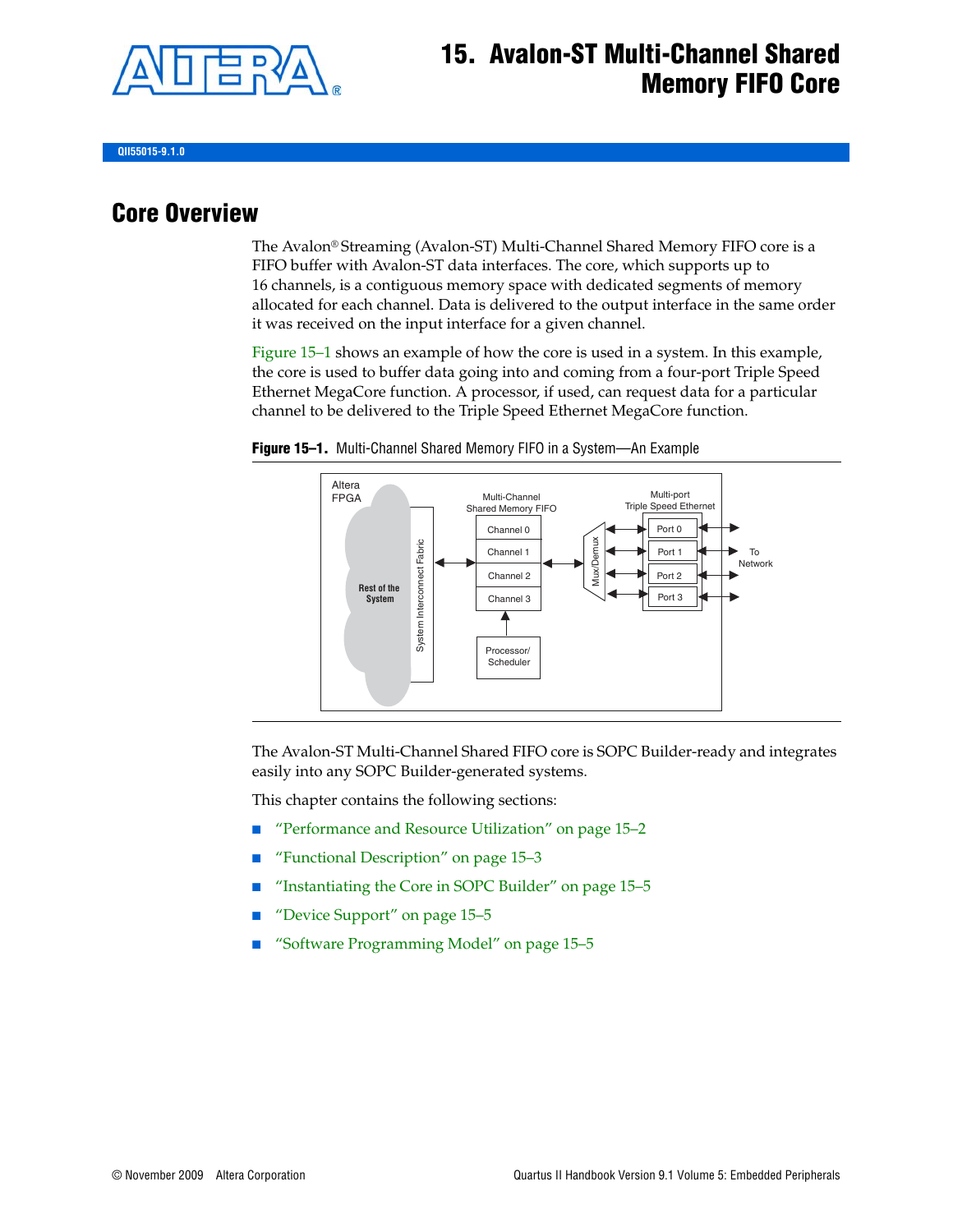## <span id="page-1-0"></span>**Performance and Resource Utilization**

This section lists the resource utilization and performance data for various Altera device families. The estimates are obtained by compiling the core using the Quartus® II software.

[Table 15–1](#page-1-1) shows the resource utilization and performance data for a Stratix II GX device (EP2SGX130GF1508I4).

|                                 |      | <b>Logic</b>     | <b>Memory Blocks</b> |     |              |                             |  |
|---------------------------------|------|------------------|----------------------|-----|--------------|-----------------------------|--|
| <b>ALUTS</b><br><b>Channels</b> |      | <b>Registers</b> | M512                 | M4K | <b>M-RAM</b> | $\mathbf{I}_{MAX}$<br>(MHz) |  |
|                                 | 559  | 382              |                      |     |              | >125                        |  |
| 12                              | 1617 | 1028             |                      |     | 6            | >125                        |  |

<span id="page-1-1"></span>**Table 15–1.** Memory Utilization and Performance Data for Stratix II GX Devices

[Table 15–2](#page-1-2) shows the resource utilization and performance data for a Stratix III device (EP3SL340F1760C3). The performance of the MegaCore function in Stratix IV devices is similar to Stratix III devices.

<span id="page-1-2"></span>

|                 |              | <b>Logic</b>     | <b>Memory Blocks</b> |              |             |               |
|-----------------|--------------|------------------|----------------------|--------------|-------------|---------------|
| <b>Channels</b> | <b>ALUTS</b> | <b>Registers</b> | M9K                  | <b>M144K</b> | <b>MLAB</b> | Тмах<br>(MHz) |
|                 | 557          | 345              | 37                   |              |             | >125          |
| 12              | 1741         | 1028             |                      | 24           |             | >125          |

[Table 15–3](#page-1-3) shows the resource utilization and performance data for a Cyclone III device (EP3C120F780I7).

<span id="page-1-3"></span>

| Table 15-3. Memory Utilization and Performance Data for Cyclone III Devices |  |  |  |  |
|-----------------------------------------------------------------------------|--|--|--|--|
|-----------------------------------------------------------------------------|--|--|--|--|

| <b>Channels</b> | <b>Total Logic</b><br><b>Elements</b> | <b>Total Registers</b> | <b>Memory</b><br><b>M9K</b> | <b>I</b> MAX<br>(MHz) |
|-----------------|---------------------------------------|------------------------|-----------------------------|-----------------------|
|                 | 711                                   | 346                    | 37                          | > 125                 |
| 0 ו             | 2284                                  | 1029                   | 412                         | · 125                 |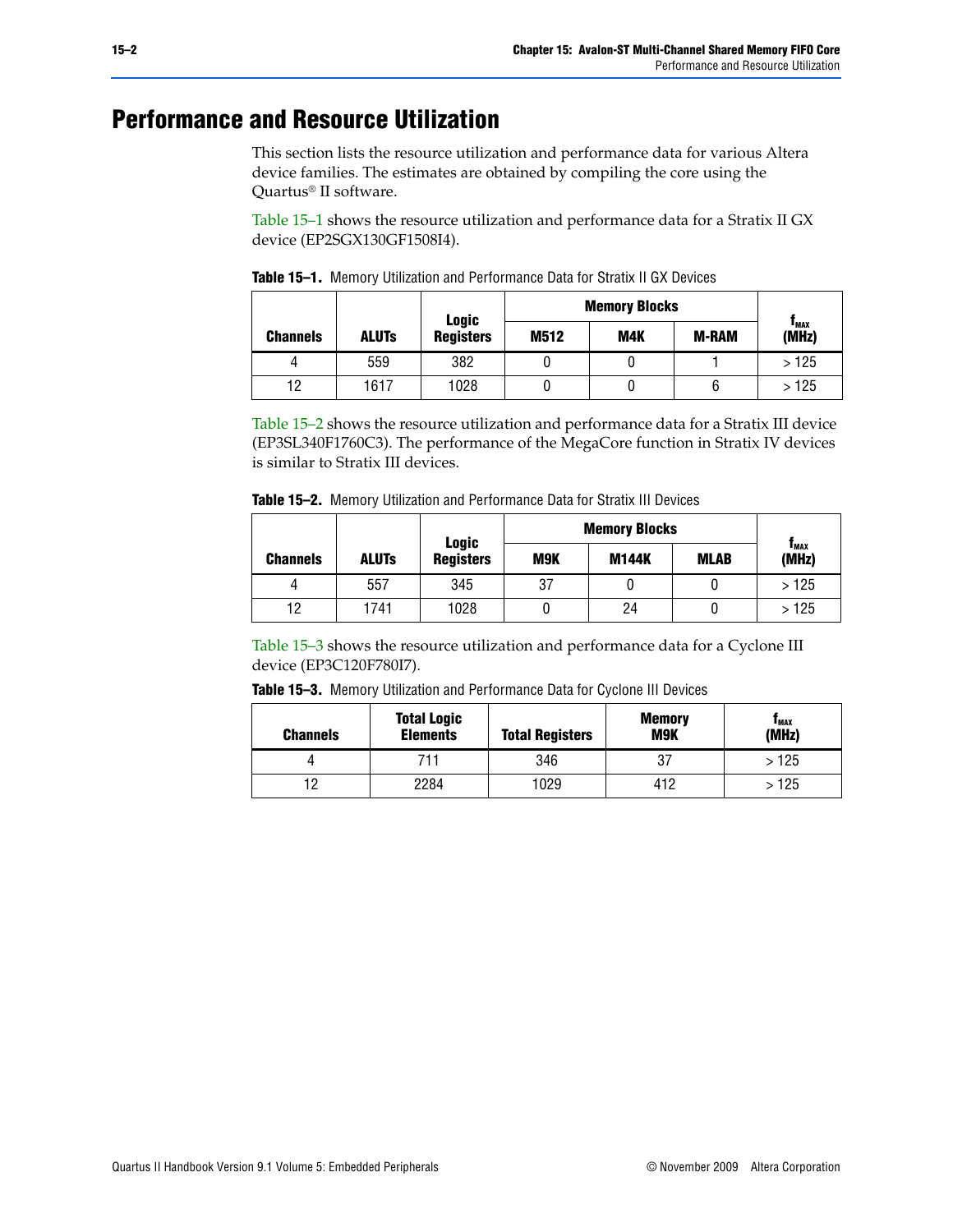# <span id="page-2-0"></span>**Functional Description**

[Figure 15–2](#page-2-1) shows a block diagram of the Avalon-ST Multi-Channel Shared FIFO core.

<span id="page-2-1"></span>



#### **Interfaces**

This section describes the core's interfaces.

#### **Avalon-ST Interfaces**

The core includes Avalon-ST interfaces for transferring data and almost-full status.

[Table 15–4](#page-2-2) shows the properties of the Avalon-ST data interfaces.

<span id="page-2-2"></span>**Table 15–4.** Properties of Avalon-ST Interfaces

|                     | <b>Property</b>               |                               |  |
|---------------------|-------------------------------|-------------------------------|--|
| <b>Feature</b>      | <b>Data Interfaces</b>        | <b>Status Interfaces</b>      |  |
| <b>Backpressure</b> | Ready latency = $0$ .         | Not supported.                |  |
| Data Width          | Configurable.                 | Data width $= 2$ bits.        |  |
|                     |                               | Symbols per beat $= 1$ .      |  |
| Channel             | Supported, up to 16 channels. | Supported, up to 16 channels. |  |
| Error               | Configurable.                 | Not used.                     |  |
| Packet              | Supported.                    | Not supported.                |  |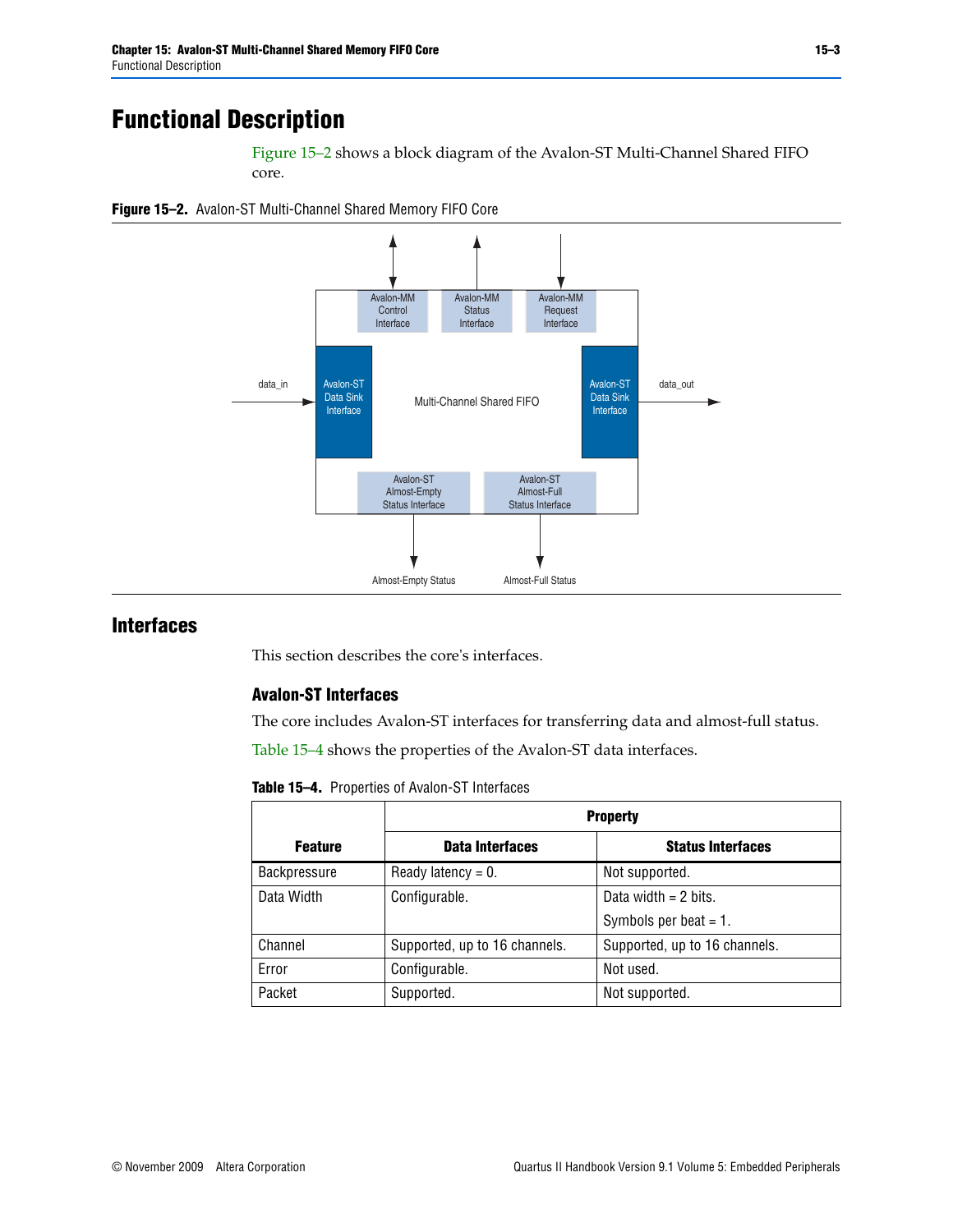#### **Avalon-MM Interfaces**

The core can have up to three Avalon-MM interfaces:

- **Avalon-MM control interface—Allows master peripherals to set and access** almost-full and almost-empty thresholds. The same set of thresholds is used by all channels.
- **Avalon-MM status interface—**Provides the FIFO fill level for a given channel. The FIFO fill level represents the amount of data in the FIFO at any given time. The fill level is available on the readdata bus one clock cycle after the read request is received.
- **Avalon-MM request interface—Allows master peripherals to request data for a** given channel. This interface is implemented only when the parameter **Use Request** is set to 1. The request\_address signal contains the channel number. Only one FIFO entry is returned for each request.

f For more information about Avalon interfaces, refer to the *[Avalon Interface](http://www.altera.com/literature/manual/mnl_avalon_spec.pdf)  [Specifications](http://www.altera.com/literature/manual/mnl_avalon_spec.pdf)*.

#### **Operation**

The Avalon-ST Multi-Channel Shared FIFO core allocates dedicated memory segments within the FIFO for each channel, and is implemented such that the memory segments occupy a single memory block. The depth of each memory segment is determined by the parameter **FIFO depth**. If the core is configured to support more than one channel, the Avalon-MM request interface must be implemented to allow master peripherals to request data for a specific channel. Otherwise, only channel 0 is accessible.

When a request is received on the core's Avalon-MM request interface, the requested data is available on the Avalon-ST data source interface after three clock cycles. Only one word of data can be requested at a time. The core delivers the data to the Avalon-ST data source interface after a full packet is received.

The core does not implement any mechanism to accept incoming requests while processing. Once the core starts processing a request, incoming requests are dropped until the current one completes and data is transferred to the requesting component. Packets received on the Avalon-ST sink interface are dropped if the error signal is asserted.

You can configure almost-full thresholds to manage FIFO overflow. The current threshold status for each channel is available from the core's Avalon-ST status interfaces in a round-robin fashion. For example, if the threshold status for channel 0 is available on the interface in clock cycle *n*, the threshold status for channel 1 is available in clock cycle *n+1* and so forth.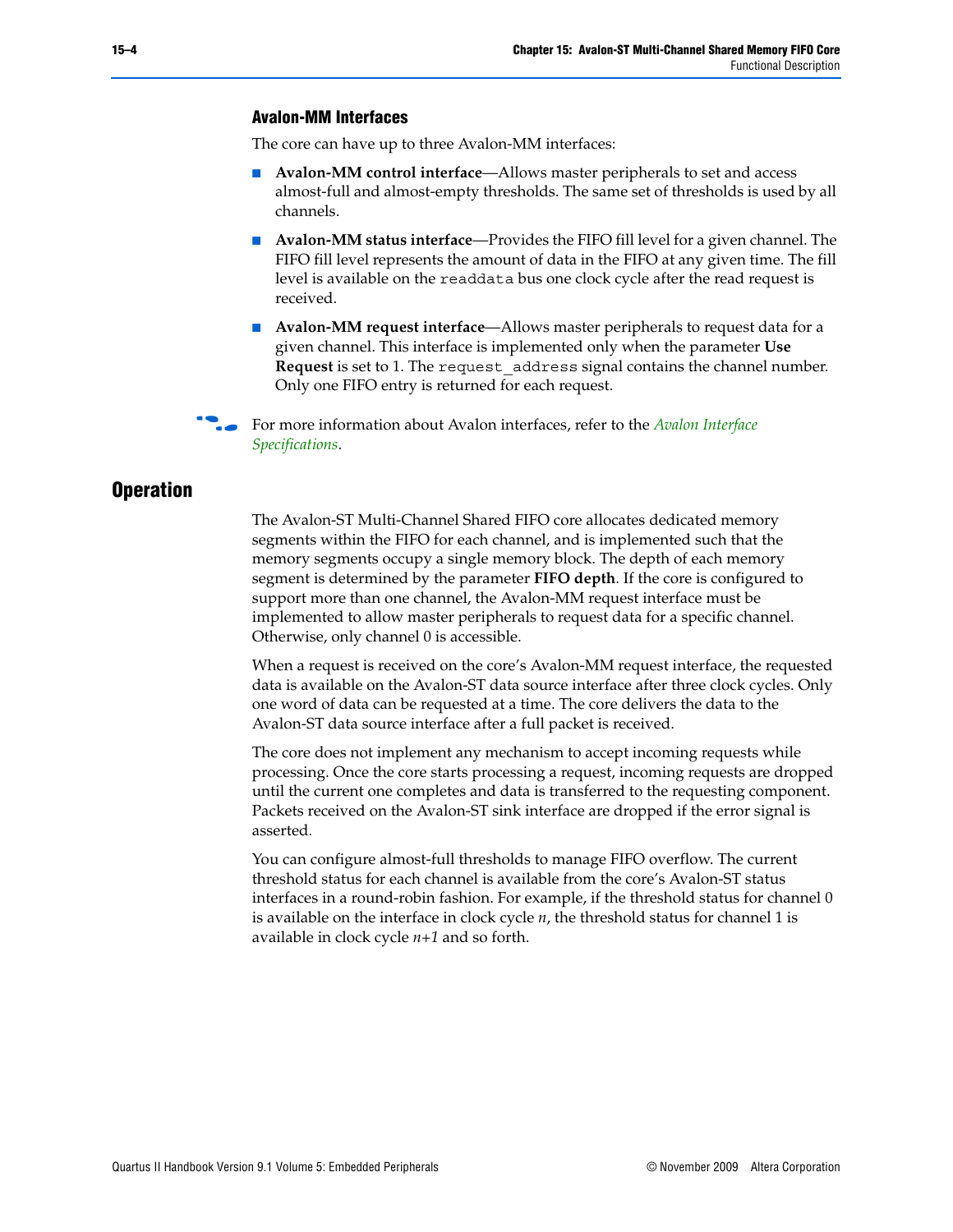# <span id="page-4-2"></span>**Instantiating the Core in SOPC Builder**

Use the MegaWizard™ interface for the Avalon-ST Multi-Channel Shared FIFO core in SOPC Builder to add the core to a system.

[Table 15–5](#page-4-3) lists and describes the parameters you can configure.

<span id="page-4-3"></span>**Table 15–5.** Configurable Parameters

| <b>Parameter</b>   | <b>Legal Values</b>       | <b>Description</b>                                                                                                                           |
|--------------------|---------------------------|----------------------------------------------------------------------------------------------------------------------------------------------|
| Number of channels | 1, 2, 4, 8, and $16 \mid$ | The total number of channels supported on the Avalon-ST data interfaces.                                                                     |
| Symbols per beat   | $1 - 32$                  | The number of symbols transferred in a beat on the Avalon-ST data interfaces                                                                 |
| Bits per symbol    | $1 - 32$                  | The symbol width in bits on the Avalon-ST data interfaces.                                                                                   |
| Error width        | $0 - 32$                  | The width of the error signal on the Avalon-ST data interfaces.                                                                              |
| FIFO depth         | $2 - 232$                 | The depth of each memory segment allocated for a channel. The value must<br>be a multiple of 2.                                              |
| Use request        | 0 or 1                    | Setting this parameter to 1 implements the Avalon-MM request interface. If<br>the request interface is disabled, only channel 0 can be used. |
| Address width      | $1 - 32$                  | The width of the FIFO address. This parameter is determined by the<br>parameter FIFO depth; FIFO depth $= 2$ Address Width.                  |

### <span id="page-4-0"></span>**Device Support**

The Avalon-ST Multi-Channel Shared FIFO core supports all Altera device families.

### <span id="page-4-1"></span>**Software Programming Model**

The following sections describe the software programming model for the Avalon-ST Multi-Channel Shared FIFO core.

#### **HAL System Library Support**

The Altera-provided driver implements a HAL device driver that integrates into the HAL system library for Nios II systems. HAL users should access the Avalon-ST Multi-Channel Shared FIFO core via the familiar HAL API and the ANSI C standard library.